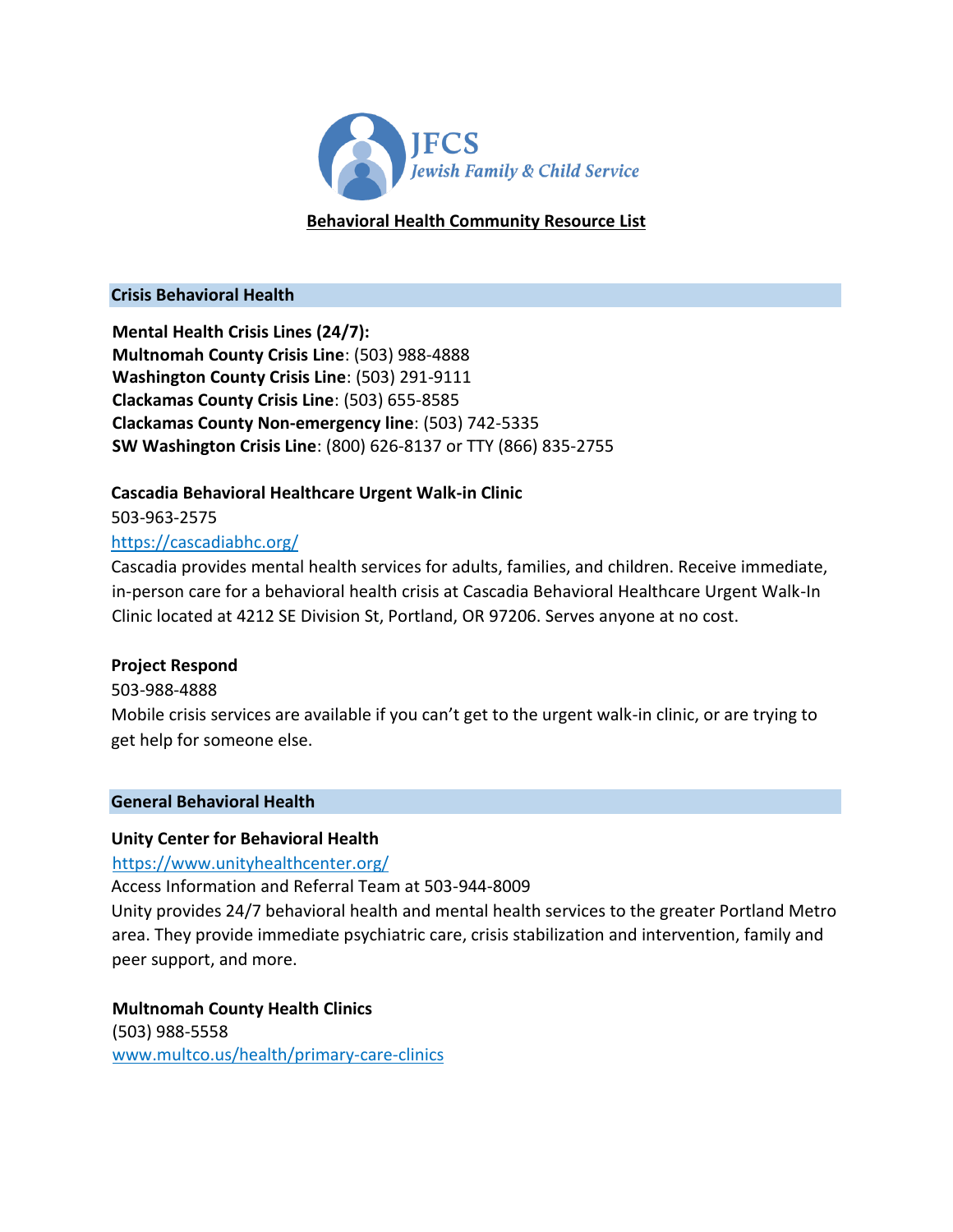Multnomah County provides low-cost family health care at seven locations. Provides care to all Multnomah County residents, including those who are low-income and uninsured.

### **Providence Behavioral Health**

(503) 574-9235 Inpatient Psychiatric Triage Services available 24/7.

#### **Culturally Specific Behavioral Health Resources**

Black/African-American

- [Central City Concern Imani Center](https://centralcityconcern.org/recovery-location/imani-center/) | 503-226-4060 Culturally-specific and responsive Afrocentric approaches to mental health and addictions treatment, peer support and case management.
- [OHSU Avel Gordly Center for Healing, Portland](https://www.ohsu.edu/brain-institute/ohsu-avel-gordly-center-healing-portland) | 503-418-5311 Culturally sensitive care for the African and African-American community.
- [Lifeworks Northwest](https://www.lifeworksnw.org/addiction-services/) | 503-645-9010 or 888-645-1666 (toll-free), intake@lifeworksnw.org - Substance abuse and addiction treatment services.
- [Miracles Club](https://themiraclesclub.org/en/) | 503-249-8559, Julia@miraclesclub.org Culturally-specific, African American recovery center.
- [Black Mental Health of Oregon](https://blackmentalhealthoregon.com/) | 971-284-7502 Ethnocultural effective services, such as educational training and community classes.
- [Aspire/Stay Clean](http://nicelocal.com/redirect/?to=http%3A%2F%2Faspirepdx.wix.com%2Faspire1&hash=fad1796b67a807b303903142080e61d2&from=60df3e1fbb64d23a1a123ec4.f936&ext_site=ext_site&backurl=https%3A%2F%2Fnicelocal.com%2Fportland%2Fentertainment%2Faspire_stay_clean%2F) | 503-432-8704 Recovery support from drugs, alcohol, gambling and or other addictive behaviors.

Native American

- Native American Rehabilitation Association NW | 503-224-1044, info@naranorthwest.org - Culturally appropriate physical and mental health services and substance abuse treatment.
- [Grand Ronde Behavioral Health](https://www.grandronde.org/services/health-wellness/behavioral-health/) | 800-422-0232 or 503-879-5211, portland@grandronde.org - Outpatient mental health and alcohol and drug assessment and treatment program for Grand Ronde tribal members.
- [NAYA Family Center](https://nayapdx.org/about/vision/) | 503-288-8177 ext 219
- [Confederated Tribes of Siletz Indians](http://www.ctsi.nsn.us/) | 503-238-1512 Substance use disorder treatment for tribally enrolled individuals.
- [Painted Horse Recovery](http://paintedhorserecovery.org/) | 971-205-5144 Recovery community organization providing Indigenous Native-based addiction recovery support services

•

Latinx/Spanish Speaking

• [Central City Concern Puentes Program](https://centralcityconcern.org/recovery-location/puentes/) | Alcohol/drug treatment, mental health. Esperanza program offers outpatient treatment for Latinx youth.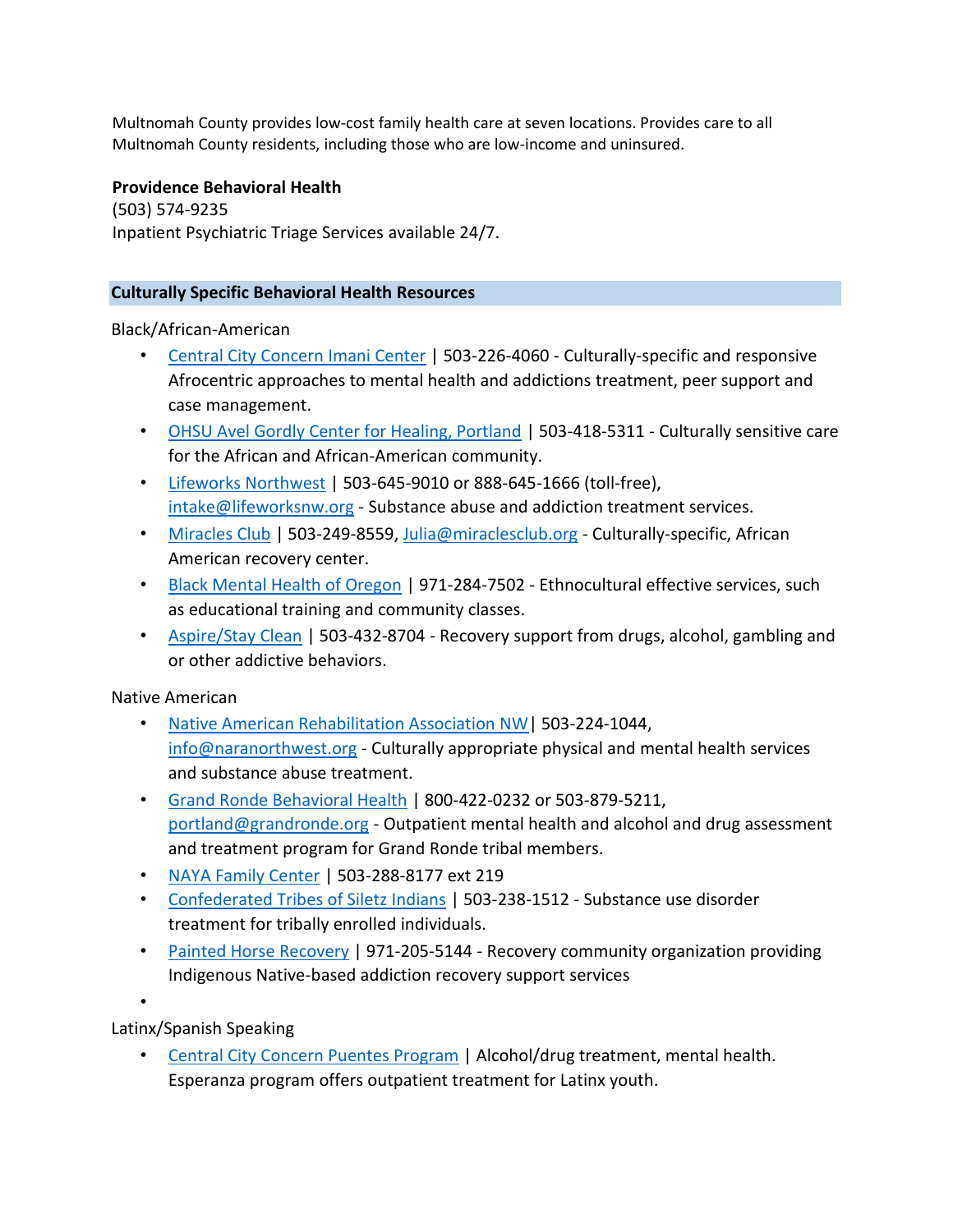- [SAMHSA's National Helpline](https://www.samhsa.gov/find-help/national-helpline) | 1-800-662-HELP (4357) For anyone facing a mental and/or substance use disorder. Confidential, free, 24/7 support in English and Spanish.
- [Conexiones \(Western Psychological & Counseling Services\)](https://www.westernpsych.com/services/western-conexiones) | 503-327-8205 Bilingual Spanish and English. Multicultural counseling and trauma healing services.
- [Bienestar de la familia](https://www.multco.us/dchs/bienestar-de-la-familia) | 503-988-6079 Bicultural and bilingual staff. Mental health and addiction services, case management.

Asian and Pacific Islander

• [Asian Health and Service Center](https://www.ahscpdx.org/mentalhealth.html) | 503-872-8822 ext 200 - Mental health services in Cantonese, English, Korean, Mandarin or Taiwanese.

**Other** 

- [OHSU Intercultural Psychiatric Program](https://www.ohsu.edu/brain-institute/psychiatric-department-clinics-and-divisions) | 503-494-4222 Culturally sensitive mental health services for immigrants and refugees. Torture Treatment Center of Oregon.
- [Lutheran Community Services NW](https://lcsnw.org/program/multicultural-counseling-services/) [|](https://lcsnw.org/program/multicultural-counseling-services/) 503-731-9589 Multicultural counseling services in Arabic, Burmese, English, Farsi, French, German, Italian, Nepali, Russian, Spanish, Somali and Zomi. Interpreters available for other languages.
- [Crisis Line for Racial Equity Support](https://www.linesforlife.org/racial-equity-support-line/) | 503-575-3764 Monday-Friday, 9am-5pm. Dedicated to, and staffed by Black, Indigenous, and People of Color (BIPOC). Get help and support from a counselor who has lived experience of racism.

### **Culturally Specific Domestic Violence Resources**

Black/African-American

• [Bradley Angle Healing Roots Program|](https://bradleyangle.org/get-help/programs/healing-roots/) 503-235-5333, email [kenyab@bradleyangle.org](mailto:kenyab@bradleyangle.orgk)

### African

• [IRCO Africa House](https://irco.org/who-we-are/africa-house.html) | 503-802-0082, email [djimetd@irco.org](mailto:djimetd@irco.org)

## Native American

- [NAYA Family Center Healing Circle](https://nayapdx.org/services/critical-services/domestic-violence-healing-circle/) [|](https://nayapdx.org/services/critical-services/domestic-violence-healing-circle/) 503-288-8177 x 219
- [StrongHearts Native Helpline](https://www.strongheartshelpline.org/) | 1-844-762-8483 Domestic violence and dating violence helpline.

### Russian

• [Russian Oregon Social Services](https://emoregon.org/ross/ross-dv/) | 503- 777-3437, email ross@emoregon.org